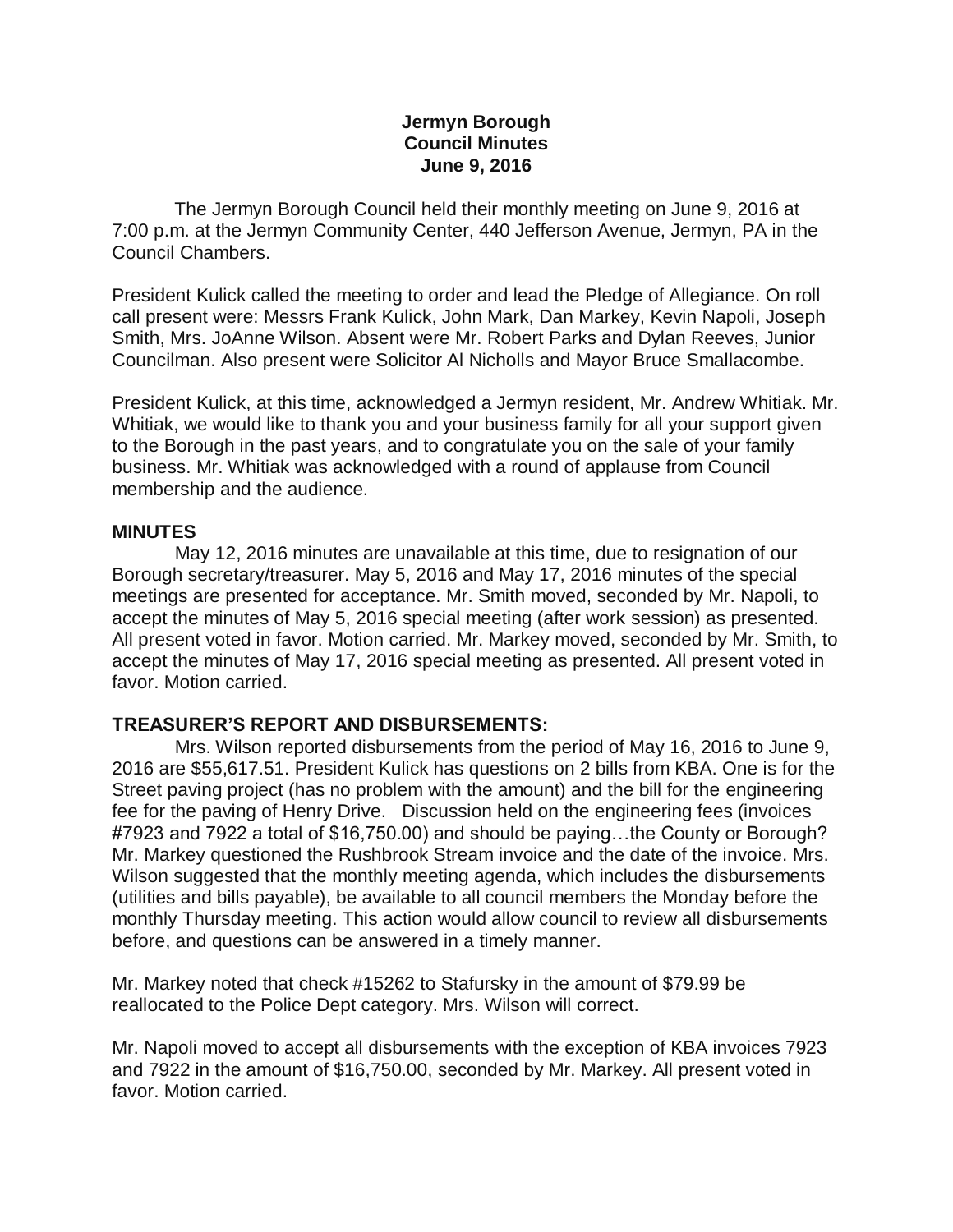Mrs. Wilson presented the Treasurer's Report as of May 31, 2016, as per bank statements are as follows:

General Fund Account \$269,148.37, Crime Watch Account \$l,790.91, Dare Program Account \$28.10, Dept. of Highways App. Fund \$9,623.66, Fed. Tax & S.S. Contrib. Fund \$2,319.27, Recycling Account \$13,754.61, Refuse Fund \$144,851.71, Liquid Fuels \$75,565.68\*, Paving \$42,160.20\* (\*as of April 30, 2016 Report)

*General Fund* account, balance June 1, 2016 of \$269.148.37, disbursements – May  $16<sup>th</sup>$  to June 9<sup>th</sup>, 2016 of \$55,617.51 (less KBA invoices), June 9, 2016 bank statement balance of \$213,530.86. Mr. Markey moved, seconded by Mr. Smith, to accept the Treasurer's Report as presented. All present voted in favor. Motion carried.

### **MAYOR REPORT:**

Mayor Bruce Smallacombe reported on community items. The one-way sign on Shields Court – 700 block is an improvement to the safety of the residents and motor vehicles. An IRS scam is going around the community, please be alert, and if you should get a phone call, hang up immediately. Police Department is doing a good job of speed enforcement on Washington Avenue, as well as Rushbrook Street. They assisted, along with the fire police, in the Memorial parade and they did a great job. Be advised, there is a law enforcement seminar on Friday, June 24<sup>th</sup> for drug abuse, drug and alcohol and crisis situations. Cost is \$10.00. I have received information concerning a CHP grant (Cops Hiring Program) deadline June 28, 2016. It is a grant to hire a full time re-entry level officer, funds salary and benefits up to 75%. Representative Cartwright's office stated they will assist us in completing the grant application. I will give this information to our Council President, Safety Committee Chair, and Police Chief for review and completion if warranted.

Thank you to all who helped the Events Committee get the town's flower pots planted and placed throughout town. Thank you to all who helped make the Lions Club fundraiser the Lazy Duck Race a success on Memorial Day. The Historical Society is planning 2 fundraising trips; one to Corning Glass and Rockwell Museums on August 20<sup>th</sup>, and one to the New York Finger Lakes Wine Country on October 1<sup>st</sup>.

Mayor Smallacombe would like to thank Mrs. Deborah Morcom for her years of service. She has spent a lot of time and effort in serving the Borough of Jermyn, some twenty plus years.

The Mayor presented a letter received from the NEIU #19, Dr. Cullen, to the Historical Society donating murals done by students in the Artist in Resident Program at the Lakeland School District Mayfield Center. It was a program "learning about the local industrial landscapes", Everhart Museum, Heritage Valley Trails, and Anthracite Museum, which was funded by the NEIU and the PCA These murals hung in an art display at the Everhart Museum.. These four murals were done by  $4<sup>th</sup>$ , 5<sup>th</sup>, and  $6<sup>th</sup>$  grade students, showing First Aid and coal breakers, Dress factory workers, Locomotive, and Jermyn town and mines; all industries in the town of Jermyn.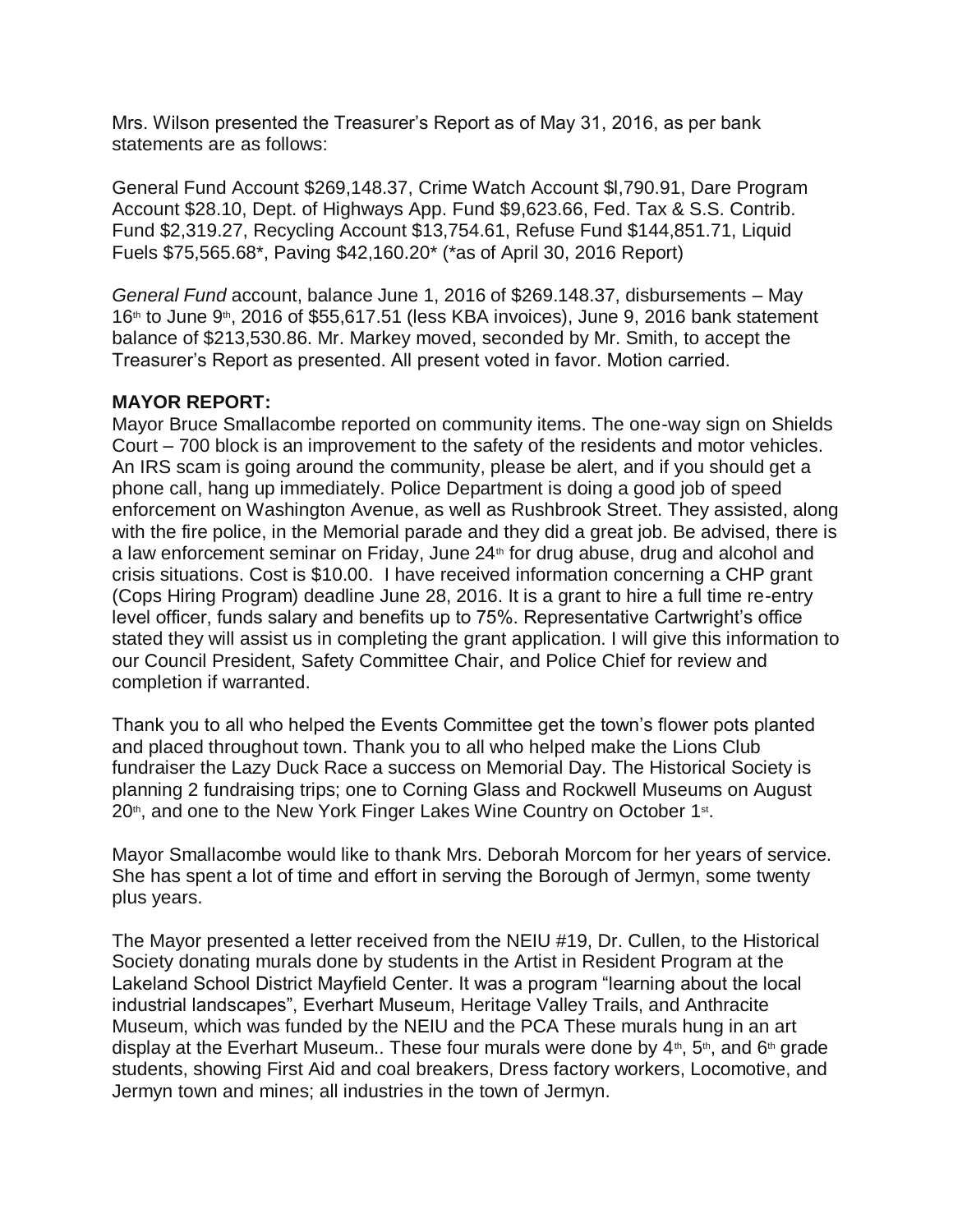## **SOLICITOR REPORT:**

Solicitor Nicholls stated his report will be covered under Old and New business.

### **POLICE REPORT**:

Police Chief reported on complaints from residents and police surveying the properties throughout town about overgrown properties, safety problems, etc. We will be issuing warnings and citations to those who do not comply with the Ordinance.

### **FIRE CHIEF REPORT:**

Fire Chief Rood reported that the 300 & 400 courses will be offered and there is another course in October and he will inform all involved. By September we should renew our FCC license for the Borough's channel. Mr. Rood noted he thinks it will be around \$400.00 to renew the license. Mr. Napoli moved, seconded by Mr. Markey, allowing Fire Chief Rood to go through the steps to re-acquire the license for the radio band through the FCC before September, 2016. All present voted in favor. Motion carried.

#### **ZONING REPORT**:

Mr. Markey noted Mr. Chase the Zoning Officer is not present, but asked me to bring to the attention of council that Rapid Pallet installed an above ground bulk fuel storage tank. He is concerned about fire and zoning matters. Fire Chief Rood will contact Mr. Chase and they will look into the matter and report back to council.

#### **PUBLIC INPUT**:

*Mr. William Langan* of 515 Gibson Street – I would like to know if anything is being done concerning the eye sore, the old LaRosa building, on Washington Avenue across from the Pharmacy. The electric meters are gone. A lengthy discussion was held noting that is private property, and the borough cannot go on private property, such as Police, Zoning or the Fire Chief. Fire Chief Rood stated that he distributed the International Property Maintenance Code for review by council with an appointment of an overseer of the Code. Mayor Smallacombe stated the borough will continue to monitor the situation and look into the borough's ordinances and see what can be done or update said ordinances. Mayor Smallacombe asked the Police Chief to see if the properties are in violations of vehicle ordinance and any other ordinance that maybe violations.

Mr. Markey asked Mr. Rood if a Code officer needs to be appointed. Mr. Rood stated yes. You should have one person as Code Official with deputies, such as a fire chief, zoning, police to assist the Code official or anyone else.

*Mr. Lou DeMarco* of Gibson Street – asked if a company could be hired to review and update all the borough ordinances. Mr. Markey stated that sounds like an excellent idea, but it would cost the borough around \$30,000.00 for the service. Borough cannot afford it at the present time. We have a lot of organization to do and we do have a review committee working on that currently. We are streamlining and updating our ordinances and get our house in order. If we need the service in the future, we will review your suggestion.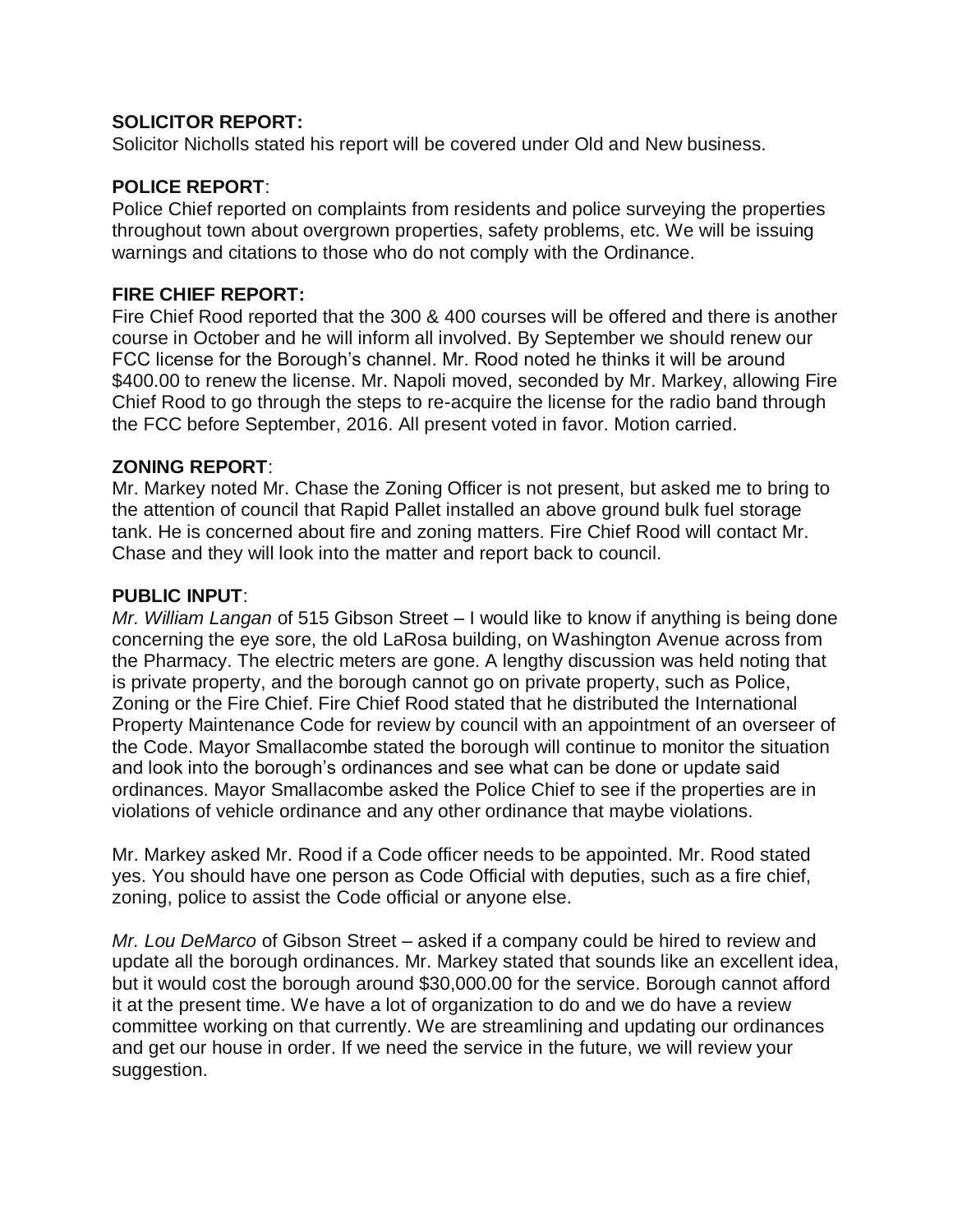*Mr. Andrew Whitiak* of Garfield Avenue – He wanted to note that if there is a problem with the ordinances — didn't Jermyn at one time approve ordinances established in Harrisburg for all communities? Some of those ordinances developed in Harrisburg do not fit a small town, but are geared to a larger population such as a City. They have to be curtailed to fit the needs of the community. Mr. Smith noted we are gathering the information to be more efficient.

*Dr. Linda Thomas* of Old Mill Road (Woodlands Estate) – Mr. Smith has invited me to attend the public meeting because I have been haunting for the last couple of years about the road in front of my home. We pay taxes for the upkeep of the road and repaving of the roads. We would like very much to our road paved, it is horrible. We have many neighbors who feel the same as I do. What do we have to do to get the paving of the road done for this year? We would rather short term rather than long term. How do we get on the list for paving? Mr. Markey stated that Mr. Smith has brought your concerns to me, I am the chair of the DPW committee. Dr. Thomas noted, she has to commend him. Mr. Smith has taken every call from me and spoken very professional and always has the public interest at heart. Mr. Markey noted that the DPW committee met last evening (June 8) and took a road trip throughout town. Currently the Woodlands Road – Old Mill Road is not on the list to be paved in 2016. I will be giving my DPW report, and there are a couple of things I have listed and Old Mill Road is one of the items on my report. Hopefully, we will have a short term solution, until we have a better long term answer. Mr. Markey noted various changes in the membership of council and the paving list of roads was established before he and others were on council. A lengthy discussion ensued. Mr. Smith stated your concerns have been brought before the previous council on numerous occasions. There are two problems, one is a sewer problem. The sewer in your area is the borough's problem not the Sewer Authority's problem. The second item is the road — there is no road. We have applied for a grant and we were denied. We will try, the council, to solve this situation.

*Attorney L. Moran* of Old Mill Road (Woodlands Estate) – He echoes everything that Dr. Thomas has stated. I am on Old Mill Road about 30 years, and I frankly do not recall, if at all, the road being paved. He has patched the road myself and put in storm water drainage. It enhances my property, but I did it due to the water collecting and freezing Point is, we are supportive of the community, but. I have 2 questions; 1) how do you determine what are the roads that are a priority to be paved or patched? 2) What are the criteria? Mr. Mark explained the procedure. Mr. Smith noted that the Borough Manager applied for the State grant and this was the council's way of getting Old Mill Road completely taken care of – new sewer lines and new roads. They did not approve it. The State Department – gaming grant monies. Mayor Smallacombe stated it is a pool of money and divided among those communities that apply. Mr. Smith stated that we can reapply for the grant monies. Short term solutions – A. J. Fuga stated the bad spots, we can fill in and spot hot pave. We are planning to do that this year. Mr. Smith stated the unapproved grant was around \$500,000.00. Dr. Thomas stated the Wright Center has a grant writer available to Jermyn, Maria Edwards.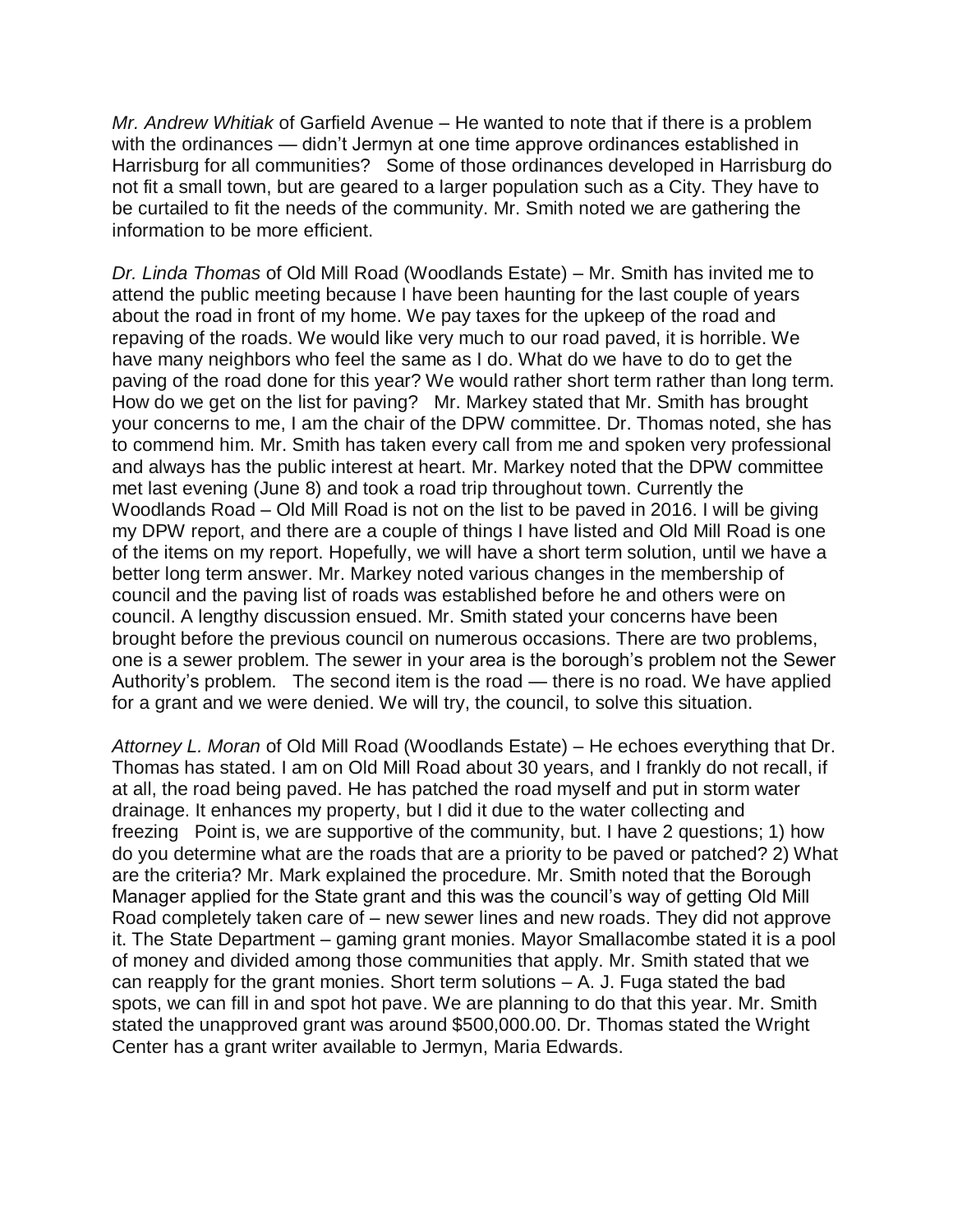Fire Chief Rood stated it is very dangerous around the curve before the Dr.'s home with overhanging trees into the road. Attorney Nicholls stated we discussed this issue before. If the trees are in the right-a-way, the borough can cut the overhang due to safety.

*Lou DeMarco* noted attended the Planning Commission meeting and had a problem with the attitude of the Borough Engineer present. He presented sub-division plans. They asked questions and he said don't worry about it; we'll work it out in the field. We need accountability for taxpayers. At what point do we not hold the people representing the Borough accountable. I had a house appraised on Main Street and the value of it went down considerably over 2 years. I put \$30,000.00 into the house. I am upset. Some of the things you see, reminds me of the "good ole' boy" network. Mr. Napoli stated, the council is trying to eliminate that "good ole' boy" statement. I do believe our engineer should be more accountable. Discussion ensued concerning the issue. Mr. Mark stated that the firm of KBA has done jobs for the Borough and never asked payment, and no one in this room could equal the time, effort, and finances that he and his firm have generously given to the Borough. And did a good job with all their engineering tasks asked to do by the Borough. A lengthy heated discussion ensued. Mr. DeMarco wanted to say for the record that he never bashed Dennis Kutch and will never, never speak badly about him. President Kulick noted this is not a question of personalities, but accountability.

*Andrew Whitiak* of Garfield Avenue – This Sunday is a fundraiser run for Griffin Pond. There is construction along Casey Highway in Jessup and in the future in the Archbald borough. They are constructing a parking lot for 800 cars. Jermyn be wise, and benefit from these future constructions. The Jermyn businesses could benefit from this. I understand the Borough Manger has resigned. I favor hiring a person from Jermyn. Mr. Smith noted for clarification, the Council is not hiring a borough manager; it will be a part-time secretary. Mr. Whitiak noted he heard Jermyn Borough was moving all the accounts out of the Jermyn Bank (Community Bank, N.A.) is that true? President Kulick stated that is not necessarily true. When we went out for a loan for the paving project, banking establishments have a requirement that we maintain a percentage of funds in their bank. Solicitor Nicholls noted, this is the first time we have ever received a quote from the Community Bank, N.A. Mr. Whitiak stated he thinks this was kept under wraps. Council responded that this (loan) has been discussed openly at meetings. We have been very open about this paving project. We are looking out for the residents' tax dollar of the borough and if we can save a \$1.00 we'll do it. A lengthy discussion ensued.

Mr. Mark stated, he wanted to say thank you as owner of the Windsor Inn any time we had a disaster, fire, or anything and we went as asked you for food you kept your kitchen open to cook for people and you gave a tremendous amount to the Borough of Jermyn. Applause. All present voiced agreement with the statement made by Mr. Mark.

### **COMMITTEE REPORTS**:

### DPW Committee: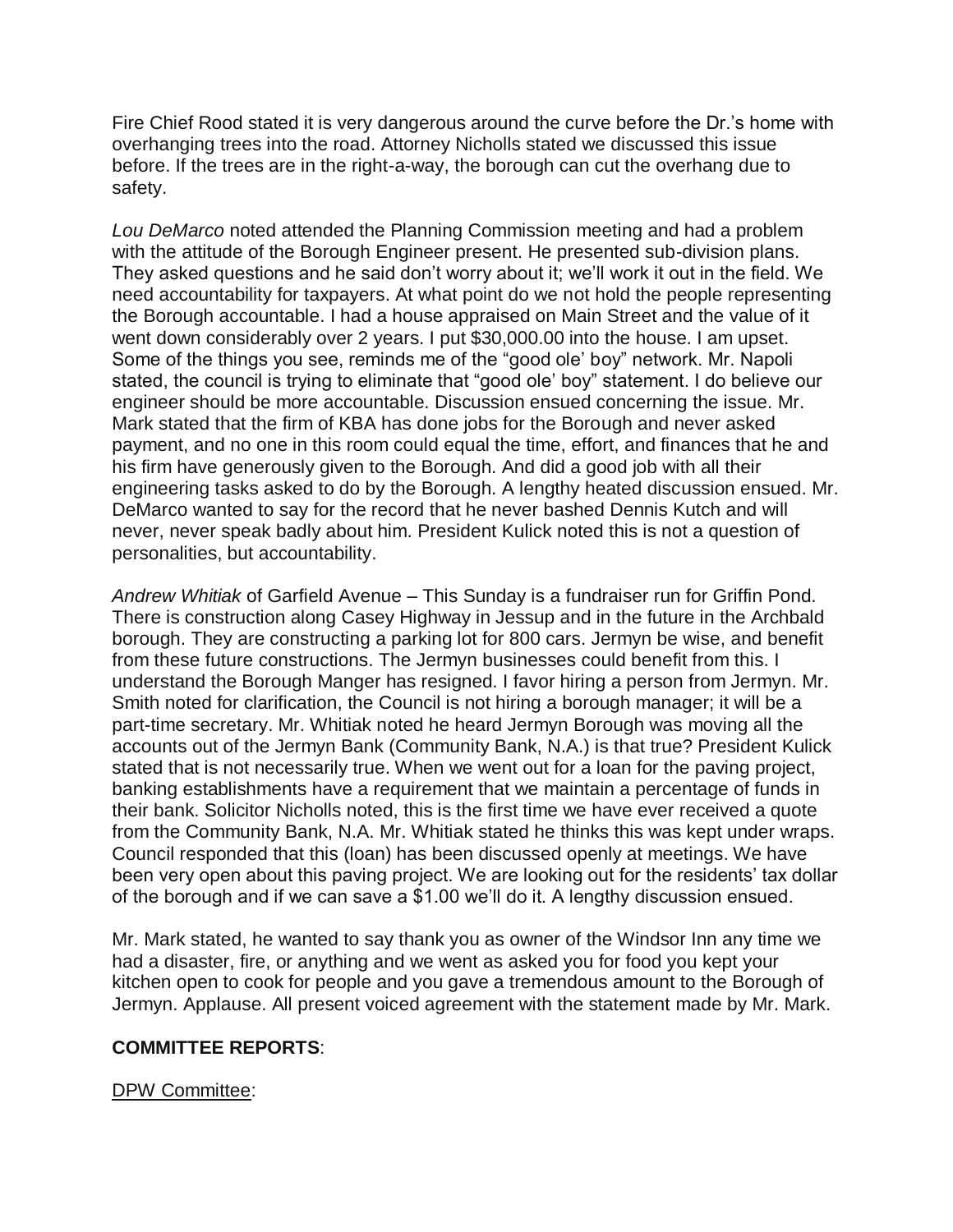Mr. Markey stated the Main Street light project has been completed as of Monday, June 6, 2016. He thanked A. J. Fuga and Joe Esgro for all their work in re-wiring and cleaning of the lights, and also Chief Rood and James Allan for assisting in the electrical work. Mr. Mark and Mrs. Wilson also expressed their appreciation for a job well done. Everyone agreed the decorative lights look beautiful….job well done. Mr. Fuga thanked the council for purchasing all the equipment and the bucket utility van. He noted without the proper tools and van they could not have accomplished the task in a timely manner.

*Davis Court* – once the paving project begins, the borough will be receiving millings from the project and will use the millings to fill-in low spots on Davis Court, which should help reduce water issues in the alley. We will apply this approach with several other alleys in the borough.

*Old Mill Road –* There have been complaints about multiple issues on Old Mill Road. We have some paving and sewer issues. There are some bad spots in the road area that the DPW would like to test pave. County has a 4 foot milling machine, possibility of them allowing Jermyn DPW to use it. The sewer is a potential issue, but there may be some solutions without having to dig it up, move it, etc. We are currently looking into those solutions. Mr. Fuga explained the procedure that Archbald Borough used on their Main Street. Mr. Kutch noted we have pictures of the pipes inside. Mr. Smith stated if we are proactive on this issue, it would save money for the borough. The borough owns the Old Mill Road sewer lines.

*Hudson Street* – We have an issue where the pavement has washed away so low that the resident can no longer pull into their driveway and it is hard to park on the curb. DPW will use the rest of our old millings to fill this in for the resident.

*Drainage Flairs* – it was reported that some drainage flairs are breaking off on the corner of Walnut & Delaware streets. It appears vehicles are driving over them and cracking them. DPW will have these replaced before or during the paving of Walnut Street.

*Jefferson Ave* (front of borough parking lot) – There is a spot at the first parking lot entrance (coming from Gibson St) that is taking on water. DPW can install another catch basin which will solve most of the problem. It is also recommended that during the paving project, each parking lot entrance be paved and a swale put in at both entrances.

*Brush Hog* – Municibid auction closed today. Winning bid is \$950.00. We need to vote to accept the bid. Mr. Markey moved, seconded by Mr. Napoli, to accept the bid of \$950.00 for the brush hog. All present voted in favor. Motion carried.

*Plow* – With the success we had with the brush hog, Atty. Nicholls can we place the plow out for auction. No bids have been received after advertising the sale of the plow. Mr. Markey moved, seconded by Mrs. Wilson, to place the plow, valued at \$1,500.00,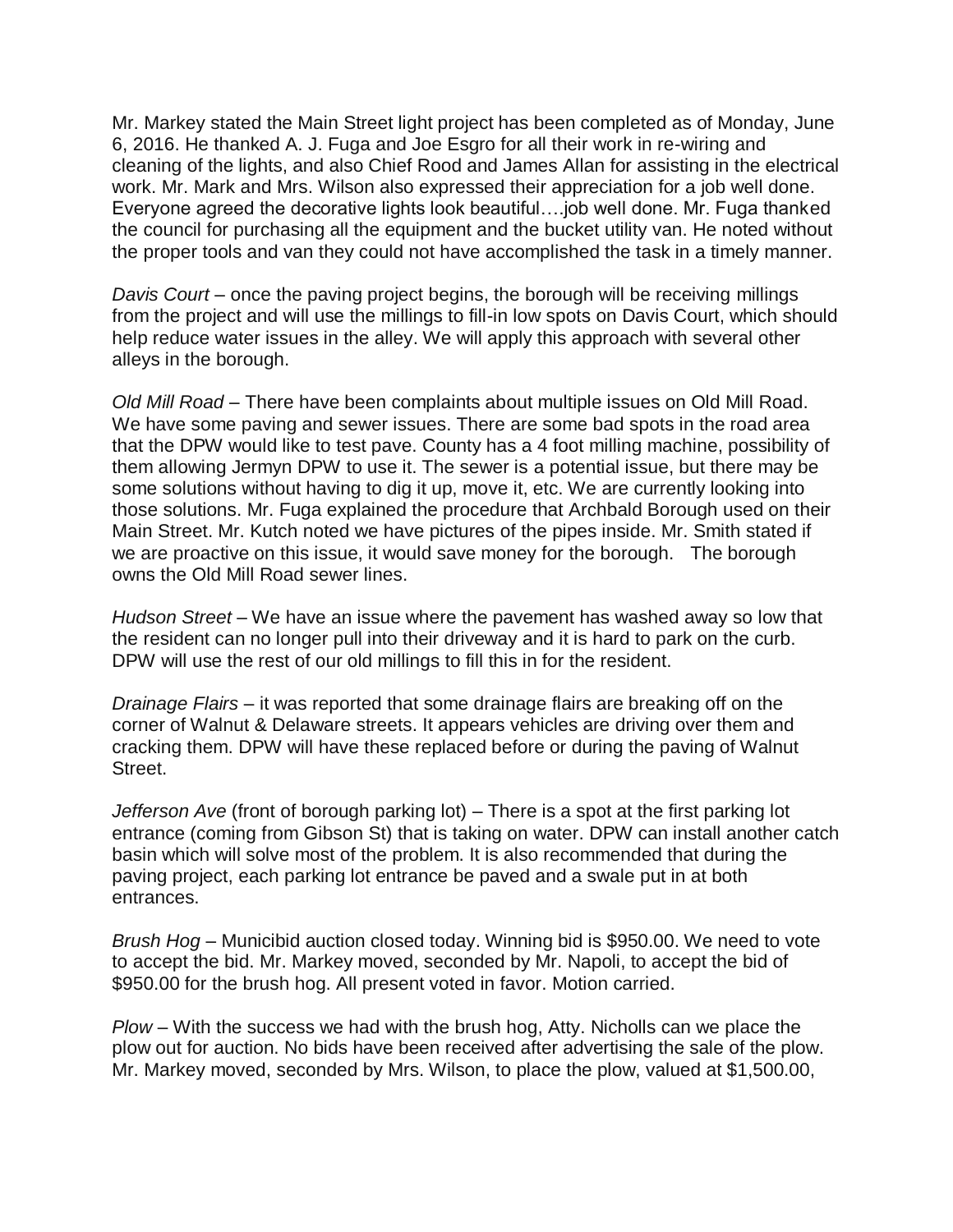on Municibid for auction with the notation, council have the right to accept or reject all bids. All present voted in favor. Motion carried.

*Part Time DPW Employees* – no new applicants at this time.

*Borough Garage* – Looked at weatherproofing and the rising costs of utilities in the winter time. Mr. Markey would like to get grants for a metal pole building for the DPW next to the salt shed. Mrs. Wilson noted that is in a grant already from the Gaming monies; also included in the gaming grant is the paving of the borough parking lot and the handicapped accessibility to the Madison Avenue garage for the Historical Society. The paving is needed for the aluminum pole garage to be placed on. DPW knows about this as it has been discussed and planned. We are waiting for approval. A lengthy discussion ensued concerning this matter. It was decided to table action for a later meeting after the long range plan committee reviews and discusses with departments involved.

## Safety Committee:

Mr. Napoli reported, first, the unmarked car for the Police Department will be in service next week. Secondly, the MINS class will be scheduled for the last week in June for Joe and JoAnne. Chief Arthurs would like to discuss set up classes for the Police department after the meeting. Mr. Napoli stated we bid and won a radar speed limit sign for \$600.00. The signs range from \$4,500.00 to \$6,000.00 new. Chief Arthur will be setting up the sign in various locations in the borough. Chief Arthur will be utilizing the 8 hours previously appropriated for speed enforcement. Lastly, Dan and I will create a form to go out to emergency services. The form will be for above and beyond recognition in the field. It would be good for morale for emergency services; it is not a thankful job. It could be bi-monthly, monthly, or once or twice a year at a council year. It could be done at the Events Awards Dinner.

### Finance Committee:

Mr. Smith reported that the finance committee met for the first time and we will be meeting again this Tuesday, June  $14<sup>th</sup>$ . We all know about where we are going. We have to look at the needs and wants, and place some numbers in. Mr. Markey was very helpful with spreadsheets. We need numbers from the committees for 2017. We'll put it together; see where we are at and where we need some tweaking.

# Recreation Commission and Shade Tree Commission:

Mrs. Wilson reported on receiving a letter from the Recreation Committee, indicating they will be looking for donations and services from businesses and residents to assist in Jermyn Day. Their financial report, June 1, 2016 was \$185.00 vending, \$160.00 gym usage, \$345.00 profit. They need volunteers to help with Jermyn Day. Their meeting is scheduled for the first Thursday evening of every month at 8:00 p.m. in the Lions/Legion Room in the Community Center.

Mrs. Wilson noted that WePay payroll company has done and excellent job. I cannot say enough about their assistance and professionalism. They have been extremely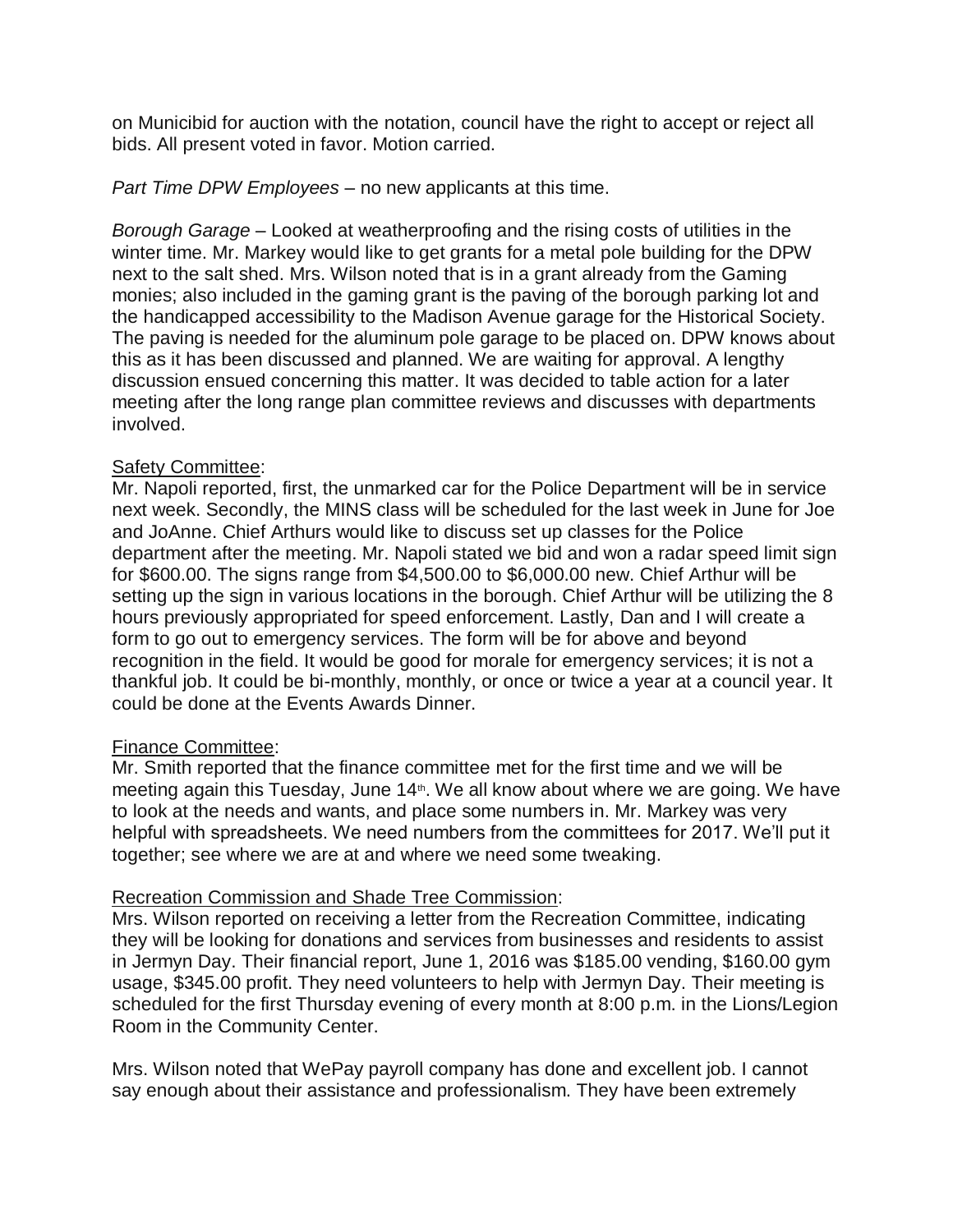nice, accommodating, and prepared for all problems or concerns. We are still making sure that all avenues have been addressed. We have direct deposit now, which we didn't have before, and the police department is taking advantage of this benefit. The rest of the checks are dropped off at the office and are either mailed or distributed on Friday of pay week. We will be adding onto the payroll checks vacation, sick time, personnel time, etc. This way the office and personnel will be aware of the remaining days. They, WePay, will handle all taxes, payments, etc., but we have to be concerned about the April and May taxes. Working together, we will sort it out and it will be taken care of.

Mrs. Wilson spoke with Tony Grazzanti of KBA and there is still time to put in for a grant, but the deadline is June 15, 2016, 6 days away.

Mrs. Wilson noted that the Shade Tree Commission has notified Mr. Speicher to trim up the trees by Mr. Wilcha's and Mr. Gasper's greenways. As far as tree removals, you cannot remove the trees and transplant them; those are bare root trees and they will die. The Shade Tree Commission will do the best they could in trimming them up and keeping low on top and up from the bottom. Discussion ensued on the State speed limit placed in front of those homes. Mrs. Wilson noted that the placement of all trees planted on Washington Avenue had been approved by the State PennDOT and also Rushbrook Street. PennDOT had approved more trees than we planted. The JSTC did not just plant trees without approval. It was noted that on Washington Avenue there are a couple of dead trees, Mrs. Wilson noted the Shade Tree Commission will be replacing those trees and others, which have been attached by a bug, come this fall ordering. .Jermyn Shade Tree Commission is scheduling 3 fundraising trips: October  $12<sup>th</sup>$  to Woodloch Pines, November 28<sup>th</sup> to N.Y. Radio City trip, and December  $3<sup>rd</sup>$  to Brooklyn Christmas Lights Dykar Heights.

### **SOLICITOR REPORT:**

 Solicitor Nicholls reported on the submitted legal ads. Ad for the Ordinance for Abolishing the Borough Manager's position and thus read the ordinance. Mr. Markey moved, seconded by Mr. Smith, to accept the ordinance to accept the ordinance to abolish the borough manager position. All present voted in favor. Motion carried.

Solicitor Nicholls submitted another ordinance, which was advertised last week. The ordinance was advertised stating we are separating the borough secretary and borough treasurer into 2 separate positions. They can be held by the same person, but they are two distinct positions. Mr. Napoli moved, seconded by Mr. Markey, to accept the ordinance separating the secretary/treasurer into 2 separate positions of secretary and treasurer, which can be held by 2 separate persons or one (same) person. All present voted in favor. Motion carried.

Solicitor Nicholls submitted the ad invoice and advertisement for the bid sale of the plow. No bids have been received for the plow.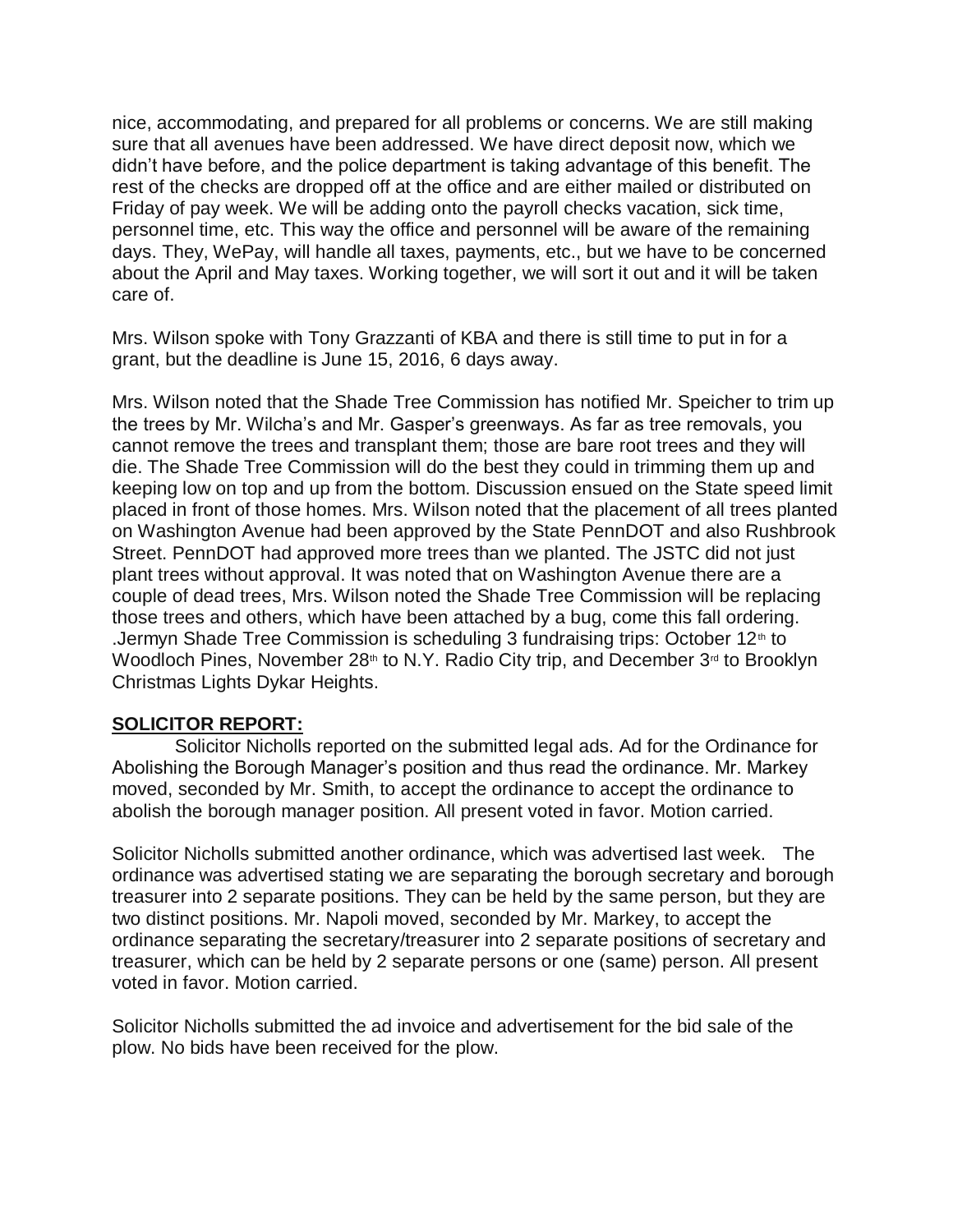Solicitor Nicholls submitted ad invoice and advertisement for the pave cut ordinance. Mr. Grazzanti and Mayor Smallacombe have reviewed the ordinance which has the items needed for paving cuts. This *ordinance amends* the ordinance #4 of 2000 and #4 of 1986. It does not do away with them, it amends them. They are still in effect as of this date. Mr. Mark moves, seconded by Mrs. Wilson, to accept the Ordinance amending Ordinance #4 of 2000 and #4 of 1986. All present voted in favor. Motion carried.

Solicitor Nicholls submitted Ordinance for the Paving Project allows the Borough to borrow \$500,000.00 with five (5) payments Starting 2017 through 2021 with a financial payment each year 2.19% interest with the First National Bank. The note is attached with exhibit A. Mr. Napoli moved, seconded by Mr. Markey, to accept the Ordinance to borrow \$500,000.00 at 2.19% from the First National Bank for the Borough's paving project, subject to the approval of appropriate bid. All present voted in favor. Motion carried.

### **PAVING PROJECT BIDS:**

Bids opened and recorded from:

Pennsy Supply \$404,700.00 Wayco Inc. \$396,309.19 Hazelton Site Cont. \$438,899.00 Hanson Aggregates \$504,795.40 American Asphalt \$446,178.00 E.R,.Linde-Leeward \$440,357.60 NES & L \$415,209.90

Mr. Markey moved, seconded by Mr. Napoli, to award the 2016 paving project and accept the bid of Wayco, Inc. in the amount of \$396,309.19, conjunct upon approval of the engineering firm after their review. All present voted in favor. Motion carried.

A discussion ensued about inspection and compaction of the new paving project. The GeoScience inspection and fees were discussed and they stated that there were 3 different options that we can choose on the payment of inspection. A call was never made to them nor a decision.

The keys to the Borough administration office and the council chambers will be changed and President Kulick will distribute. Mr. Art Wilson, Jermyn resident, suggested instead of keys why not install a keypad with access code to those who need access. It would better serve the borough and council, because when the need arises the code can be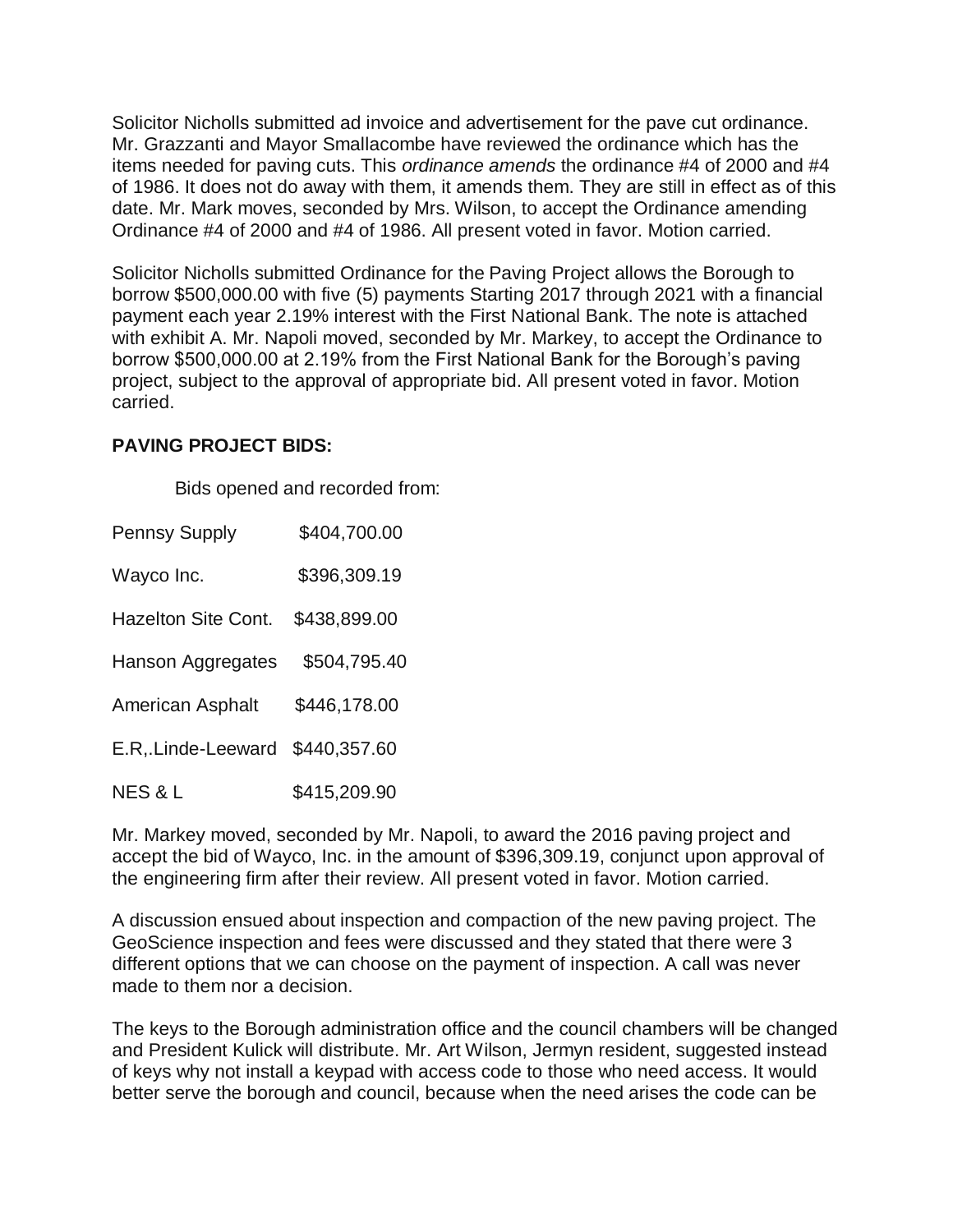changed instead of running out for locks and keys. Mr. Fuga will look into that option and cost.

Mr. Kulick stated a resident on Rushbrook Street noted that his sidewalks were damaged. It was discussed; he will have to go to the Scott Township, since it was their project and the State.

Mr. Napoli brought up vacation time and the set increments. Mr. Markey moved, seconded by Mr. Napoli, to repeal the vacation portion of the Employee Handbook, requiring vacation time to be taken in one (1) week increments, to allowing the personnel to take vacation time in no less than ½ day or full day increments. All present voted in favor. Motion carried.

Mrs. Wilson stated that grants are coming up. I would like to write a grant for an elevator. Mr. Grazzanti said that if we got a grant it would not be the whole amount, but a partial, and we can place it in an escrow or capital reserve account for an elevator. We would have 5 years to use it. We can then apply again for more money and place it in the account for an elevator. We were thinking of the Weinberg Foundation grants. You have to match their money, so we can match their money, if we get approved, with the capital reserve elevator account monies. We must get access to the upstairs and make it usable for the community. Can I have permission to go for the grant? A discussion ensured. Mayor Smallacombe stated years ago an elevator cost around \$85,000.00. Mr. Napoli moved, seconded by Mr. Markey, to allow Mrs. Wilson, in her capacity of assistant secretary, to pursue a grant from the County for the possibility of a handicapped elevator for the Borough building. All present voted in favor. Motion carried.

A discussion about grant writer and writing ensued. Mrs. Stackel suggested using grant writers.

Mr. Smallacombe brought up the 2B grade stone at the Rippy Callahan Field. He noted it is very difficult to walk and people with carriages have difficulty with movement. Mr. Markey stated something will be done in the future to correct it.

Mr. Mark noted the underpass to East Jermyn maybe need to be flushed out. Drainage is bad and is flooded when it rains. DPW will look at it. Mr. Mark also stated before the paving project begins a look at the Madison Avenue and Bacon Street water storm drains should be looked at. There is a water problem for the residents.

*Executive Session* was called at 1010:08 p.m. for personnel matters. Meeting reconvened at 10:20 p.m.

Mr. Napoli moved, seconded by Mr. Markey, to re-advertise for part-time secretary and/or part-time treasurer. All present voted in favor. Motion carried. Place ad in Scranton Times and Carbondale News.